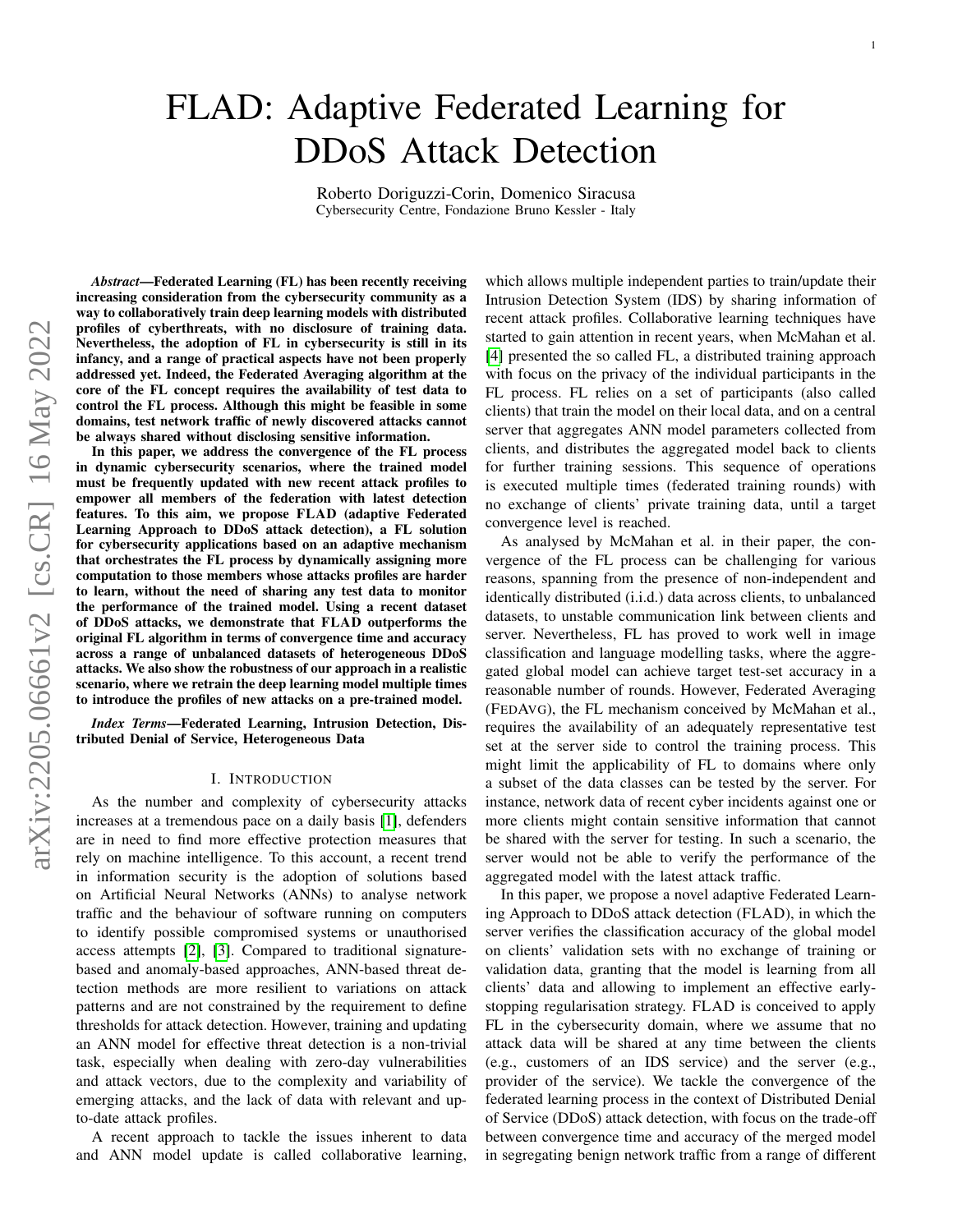DDoS attack types. We consider a dynamic scenario, where clients are targeted by zero-day DDoS attacks, and where the global model must be updated with new information as soon as possible to empower all participants with latest detection features.

The high-level idea behind FLAD is to involve in a training round only those clients that do not obtain sufficiently good results on their local validation sets with the current global model. For such clients, the amount of computation (number of training epochs and gradient descent steps) is determined based on their relative accuracy on their validation sets. Note that, the accuracy score is computed by clients on their validation sets and communicated to the server upon request. Hence, no exchange of sensitive data between server and clients is involved. Compared to FEDAVG, FLAD introduces a negligible traffic overhead between clients and server, without disclosing clients' sensitive data, even for testing purposes.

We evaluate FLAD by comparing it against FEDAVG in a worst-case condition, with unbalanced and non-i.i.d. DDoS attack data among the clients. We demonstrate that FLAD improves the original FEDAVG algorithm in terms of training time, number of training rounds/client and classification accuracy on unseen traffic data. That is, our approach allows for a faster global model update, requires less computation on clients, while ensuring a high accuracy on all DDoS attack types.

The main contributions of this work are the following:

- An analysis of the limitations of the FEDAVG algorithm in cybersecurity applications with unbalanced and noni.i.d. data.
- FLAD, a novel adaptive mechanism that addresses the aforementioned limitations by steering the federated training process in terms of client selection and amount of computation for each client.
- An extensive evaluation on a recent dataset that compares our approach against the original FEDAVG algorithm, demonstrating that FLAD is more efficient and produces aggregated models of higher classification accuracy.
- A prototype implementation of FLAD, publicly available for testing and use [\[5\]](#page-11-4).

The reminder of this paper is organised as follows. Section [II](#page-1-0) presents the FEDAVG algorithm and highlights its limitations in training models for cybersecurity applications. Section [III](#page-2-0) reviews and discusses the related work. Section [IV](#page-3-0) provides a threat model analysis. Section [V](#page-3-1) presents the FLAD adaptive federated training for DDoS attack detection. Sections [VI](#page-5-0) and [VII](#page-7-0) detail the dataset and the experimental setup. In Section [VIII,](#page-8-0) FLAD is evaluated and compared with FEDAVG. Finally, the conclusions are given in [IX.](#page-11-5)

## II. PROBLEM FORMULATION

<span id="page-1-0"></span>Federated Learning (FL) was introduced in 2017 by McMahan et al. [\[4\]](#page-11-3) as a communication-efficient process for training neural networks on decentralised data. The paper formulates the FEDAVG algorithm, which is proposed to optimise the federated learning process in real settings, including non-i.i.d. and unbalanced datasets. The FL process involves a central server and a set of  $K$  clients, each with a fixed local dataset. Such process consists of several *rounds* of federated training during which the server selects a random fraction  $F$  of clients (for efficiency reasons) and sends them an ANN model for local training. The selected clients train the model with local data and send it back to the server, which integrates all the updates with the global model. This process is iterated for several rounds until the desired test-set accuracy is reached. The key aspects in this process are three: the aggregation of local updates, the amount of computation performed at each round and the training stopping strategy, where the latter assumes the availability of test data at server location.

The aggregation of clients' updates is based on the FEDAVG algorithm, formulated in Equation [1,](#page-1-1) which computes the average of clients' models weighted with the number of local training samples  $(n_k)$ .

<span id="page-1-1"></span>
$$
w_t \leftarrow \sum_{k=1}^K \frac{n_k}{n} w_t^k \tag{1}
$$

In Equation [1,](#page-1-1)  $n = \sum_{k=1}^{K} n_k$  is the total number of training samples, while  $w_t^k$  represents the set of parameters of client  $k$  at round  $t$ . Please note that the aggregation is always performed using the weights of all  $K$  clients, although only a fraction  $F$  of them have been updated during round  $t$ . For all the other clients, the weights of round  $t - 1$  are used.

There are two main parameters that control the amount of computation necessary at each round of the FL process. The fraction of clients  $F$  that perform local training, and the number of local updates performed by each client  $k$ , which is computed as  $u_k = E \cdot S = E \cdot \frac{n_k}{B}$ , where E is the number of training epochs and  $S$  is the number of gradient descent steps for each epoch, which depends on the batch size B, such that  $S = \frac{n_k}{B}$ . McMahan et al. report the outcomes of various experiments on image classification and language modelling tasks in terms of communication rounds with different combinations of  $F$ ,  $E$  and  $B$ , which are kept constant during each experiment.

## *A. Limitations of* FEDAVG

In Section [VIII](#page-8-0) we show that the FEDAVG algorithm, as conceived by McMahan et al., does not satisfy the requirements of DDoS attack detection, such as:

- Short convergence time, to reach the target attack detection accuracy, especially in emergency threat situations in which the global model must be quickly distributed to clients upon retraining with recent DDoS attack information. Indeed, FEDAVG assigns the same amount of computation to all the clients selected for a round of training, irrespectively of the accuracy level reached by the global model on specific clients' data. This inefficient management can lead to long FL training sessions with no substantial gain in accuracy.
- Accurate detection of all attack types in realistic conditions, where the detection system must learn from unbalanced and non-i.i.d. training data obtained from heterogeneous DDoS attacks types characterised by different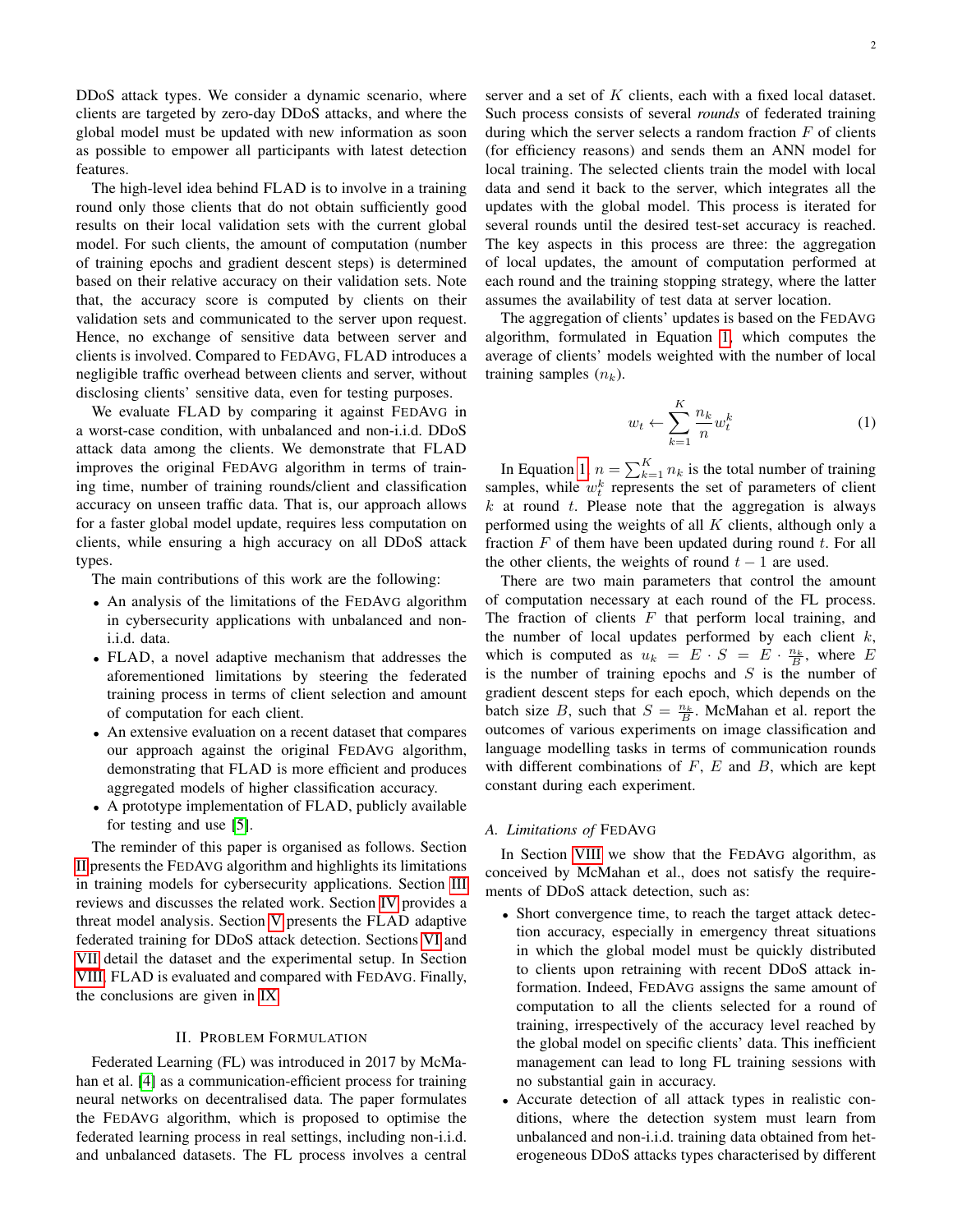traffic rates and feature distributions. The weighted average of FEDAVG gives more importance to attack profiles with the largest local training sets, to the detriment of the smallest ones. We argue that FEDAVG might fail to learn short attacks with out-of-distribution features.

Finally, we note that FEDAVG assumes that test data is available at server site, to verify that a target accuracy of the global model is achieved and stop the training process. We argue that this assumption rarely holds in the cyber-security domain. For instance, let us consider a scenario where one client contributes with updates related to a zero-day attack traffic that is not public at training time. In this case, the only solution for the server to verify that the model has learnt the new attack would be using the client's test set. However, even if we discount the willingness of the client to provide such information, this would require data cleaning (anonymisation) from client's sensitive information, with the risk of losing IP, transport and application layer features that could be critical for model validation.

#### <span id="page-2-1"></span>*B. Problem statement*

Our problem of DDoS attack detection in federated environments can be formulated as the maximisation of global model accuracy on unbalanced, non-i.i.d. data across clients, while minimising total FL time. As per previous discussion, the solution must satisfy the following constraints:

- C1 No training data can be shared among clients or between clients and server.
- C2 No test data is available at the server location.

The solution of the above problem is challenging due to the competing objectives of maximum accuracy and minimum training time and, on the other hand, to the limited data (we assume no data at all) available for the server to assess the performance of the global model during the FL process.

## III. RELATED WORK

<span id="page-2-0"></span>Implementing a robust and efficient FL system is challenging [\[6\]](#page-11-6) and often requires application-specific tuning and optimisation. As discussed in Section [II,](#page-1-0) FEDAVG was designed and tested for image classification and language modelling tasks, but it presents a range of drawbacks that may limit its adoption in other contexts, such as network traffic classification for DDoS attack detection. Therefore, in this Section we review and discuss the current state of the art of FL research, with focus on challenges related to the cybersecurity domain, including efficiency of the FL process, unbalanced and non-i.i.d. data.

## *A. FL in cybersecurity*

In cybersecurity, FL methods can be exploited to share attack and anomaly profiles with other parties with no disclosure of private data. In this regard, LwResnet [\[7\]](#page-11-7), FLDDoS [\[8\]](#page-11-8) and FIDS [\[9\]](#page-11-9) are three recent solutions for DDoS attack detection evaluated on the CIC-DDoS2019 dataset, the same used to assess the performance of FLAD (cf. Section [VI\)](#page-5-0). LwResnet is a lightweight residual network that has been evaluated in FL settings with FEDAVG, using a subset of 6 UDP-based attacks out of the 13 attacks available in the CIC-DDoS2019 dataset. The authors of FLDDoS propose a methodology based on data augmentation to solve the problem of local data imbalance and on a two-stage model aggregation to reduce the number of federated training rounds. On the other hand, FIDS is proposed to improve the performance of FEDAVG on non-i.i.d. data with feature augmentation. This technique requires sharing a representation of clients' data with the central server. In a recent paper, Popoola et al. [\[10\]](#page-11-10) show the benefits of FL in detecting zero-day botnet attacks in Internet of Things (IoT) environments. The whole study is focused on the application of FEDAVG on traffic generated by infected IoT devices (including the Mirai [\[11\]](#page-11-11) botnet) and compares FEDAVG against other training approaches, either centralised or distributed.

A common approach to tackle anomaly detection problems consists of training a Machine Learning (ML) model with data collected during normal operations of the monitored environment (i.e., free from anomalies). However, in federated infrastructures this might require sharing sensitive data among members of the federation. In this regard, FL has been exploited in recent works [\[12\]](#page-11-12)–[\[15\]](#page-11-13) to build privacy-preserving anomaly detection systems for IoT and computer networks. Although the proposed solutions show high detection accuracy scores, the use of the vanilla FEDAVG algorithm make them prone to the drawbacks presented in Section [II.](#page-1-0) Finally, an interesting work by Wang et al. [\[16\]](#page-11-14) presents a peer-topeer variation of FL to train a model for anomaly detection in IoT without the need of a central server. To improve convergence and accuracy on non-i.i.d. and imbalanced data, clients share synthetic data with neighbours. Nevertheless, a stopping strategy for the peer-to-peer training is not discussed.

In summary, we note that current threat detection solutions focus on performance (accuracy and communication rounds), with no or little attention to practical aspects. On the one hand, the assumption that test data is available at the central server location does not always hold. This is a common limitation of the works above, related to constraint C2 formulated in Section [II-B,](#page-2-1) in which it is not clear how the central server verifies the performance of the global model with respect to recent attacks. On the other hand, some works rely on the vanilla FEDAVG algorithm [\[9\]](#page-11-9), [\[10\]](#page-11-10), [\[12\]](#page-11-12), which aggregates the local models using weighted averaging. We will demonstrate in Section [VIII-A](#page-8-1) that such an approach can greatly increase the convergence time on unbalanced non-i.i.d. attack data. Moreover, in some cases, constraint C1 is not respected (jeopardising clients' privacy), as data-sharing mechanisms are used to correlate non-i.i.d. date features.

# *B. Unbalanced and non-i.i.d. data*

The accuracy of ANNs trained with FEDAVG can degrade significantly in scenarios with class imbalance [\[17\]](#page-11-15) or with non-i.i.d. data [\[18\]](#page-11-16). To mitigate the issues of unbalanced data across clients, Duan et al. [\[19\]](#page-11-17) propose Astraea, a framework that combines data augmentation with mediators placed between central server and clients. The role of each mediator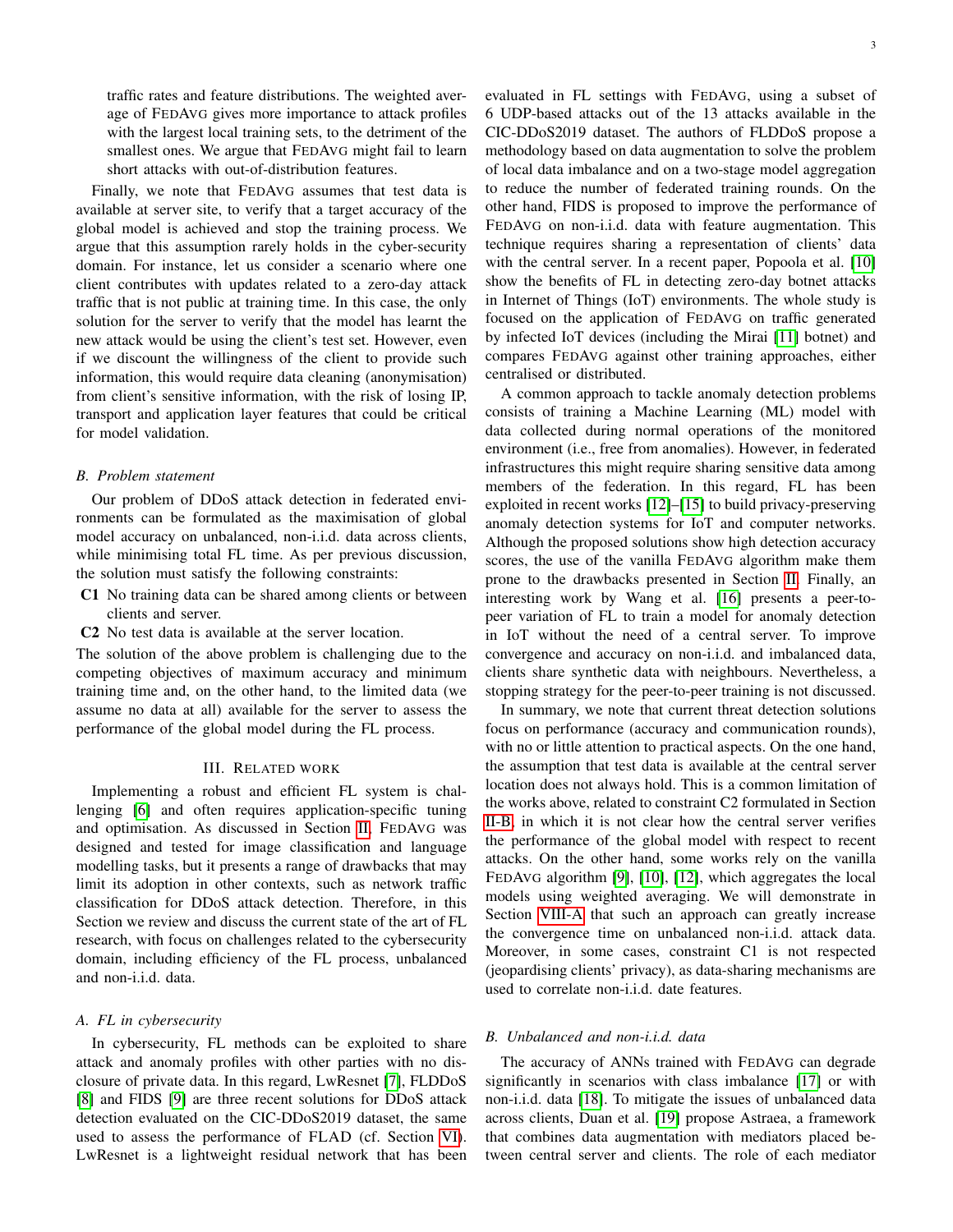is to reschedule the local training of a subset of clients, which are selected based on their data distribution. Briggs et al. [\[20\]](#page-11-18) apply a hierarchical clustering algorithm that uses clients' updates to determine the similarity of their training data. The algorithm returns a set of clusters, each containing a subset of clients with similar data. Wang et al. [\[17\]](#page-11-15) propose a centralised monitoring system to spot class imbalance in the training data. The monitor relies on clients' data (part of it) to estimate the composition of data across classes. Zhao et al. [\[18\]](#page-11-16) demonstrate the weight divergence of FEDAVG on non-i.i.d. data and improve the accuracy of the global model with a strategy that relies on sharing training data among clients. FAVOR [\[21\]](#page-11-19) improves the performance of FEDAVG on non-i.i.d. data through a client selection mechanism based on reinforcement learning. An agent, collocated with the FL server, is in charge of selecting the clients that perform computation at each round. The agent takes its decisions using a reward function that evaluates the accuracy of the global model on validation data.

We observe that none of the above approaches respect constraint C2, as all of them assume test data at the server location to assess model convergence. Moreover, the works of Wang and Zhao rely on sharing portions of clients' data, failing to meet constraint C1.

## *C. Efficient FL*

The efficiency of the FL process is particularly relevant in the edge computing domain, where nodes possess a limited amount of resources (compared to cloud environments) to devote to critical or latency-sensitive tasks. In the scientific literature, the problem has been tackled from various angles: optimisation of the local training process, reduction of communication overhead, minimisation of the number of local training rounds assigned to clients.

The approach of Ji et al. [\[22\]](#page-11-20) is to progressively decrease the fraction of clients that perform local computation, while reducing the amount of transmitted data by means of a mechanism that masks part of the parameters of local models. Sparse Ternary Compression (STC) is a protocol proposed by Sattler et al. [\[23\]](#page-11-21) to compress upstream and downstream communications between server and clients. Evaluation results show that STC converges faster than FEDAVG on non-i.i.d. data with lower communication overhead. The adaptive mechanism proposed by Wang et al. [\[24\]](#page-11-22) and FedSens [\[25\]](#page-11-23) focus on improving the local training process. The former optimises the number of local gradient descent steps  $S$  taken by the clients (edge nodes) while minimising resource consumption (e.g., time, energy, etc.) and global loss function. Similar to FLAD, this approach relies on the performance (local loss function) of the global model on local datasets to control the number of local training steps S. However, formulation and evaluation of the proposed approach focus on application scenarios where the amount of training data is equally distributed across clients, with global loss and model computed using weighted averaging. FedSens implements an asynchronous FL framework, where each client has the flexibility to choose at which round to perform local computation. The goal is to find the best trade-off between classification accuracy and energy consumption (which is function of the frequency of local and global updates).

Among these four works, only the mechanism of Wang et al. [\[24\]](#page-11-22) satisfies both constraints C1 and C2. However, it has been designed for balanced settings, in which a common value of gradient descent steps across clients is sufficient to achieve the target objectives of accuracy and efficiency. We demonstrate in Section [VIII-A](#page-8-1) that the weighted averaging adopted in that work prevents the global model to learn small and out-of-distribution attack classes in a reasonable training time. We also show that assigning specific training parameters to clients (based on the performance of the global model in their validation sets) greatly reduces convergence time.

Although FL offers the potential for a collaborative training of deep learning models for DDoS detection, existing approaches are limited by their suitability for real-world implementations, where new attack profiles must be shared with other partners with privacy guarantees. In this direction, in Section [V](#page-3-1) we present our FL approach to DDoS detection FLAD, which respects constraints C1 and C2, while achieving high detection accuracy across all attack types in a reasonable training time. In Section [VIII,](#page-8-0) we demonstrate that FLAD is robust to model re-training upon availability of new attack data. To the best of our knowledge, this is the first study in which the latter aspect is analysed and addressed.

## IV. THREAT MODEL

<span id="page-3-0"></span>We consider a scenario in which the federation is composed by a set of clients that might belong to different organisations, plus an additional entity that manages the FL process (the central server). We assume that no one in the federation has the willingness/permission to share network traffic data with others. On the other hand, the federation's goal is to enhance the DDoS detection capabilities of each client' IDSs with attack profiles owned by other members. We also assume that neither server nor clients are malicious, thus they do not try to compromise global model with poisoned data (e.g., weights obtained with mislabelled samples).

In this context, the adversary does not belong to the federation and does not have the knowledge to generate adversarial evasion attacks against the global ANN model [\[26\]](#page-11-24). However, it knows the IP addresses of the victims and how to generate DDoS attacks using spoofed network packets with source IP address of the victims.

#### V. METHODOLOGY

<span id="page-3-1"></span>FLAD enhances FEDAVG to solve the problem formulated in Section [II-B.](#page-2-1) In summary, the clients share with the server the F1 score obtained by the global model on their local validation sets. As the server has the full view of the performance of the global model across the clients and their attacks, it can adjust the amount of computation they perform at each training round. The rationale is that clients with higher scores should train less and vice-versa. In addition, the server can implement a training stopping strategy that ensures acceptable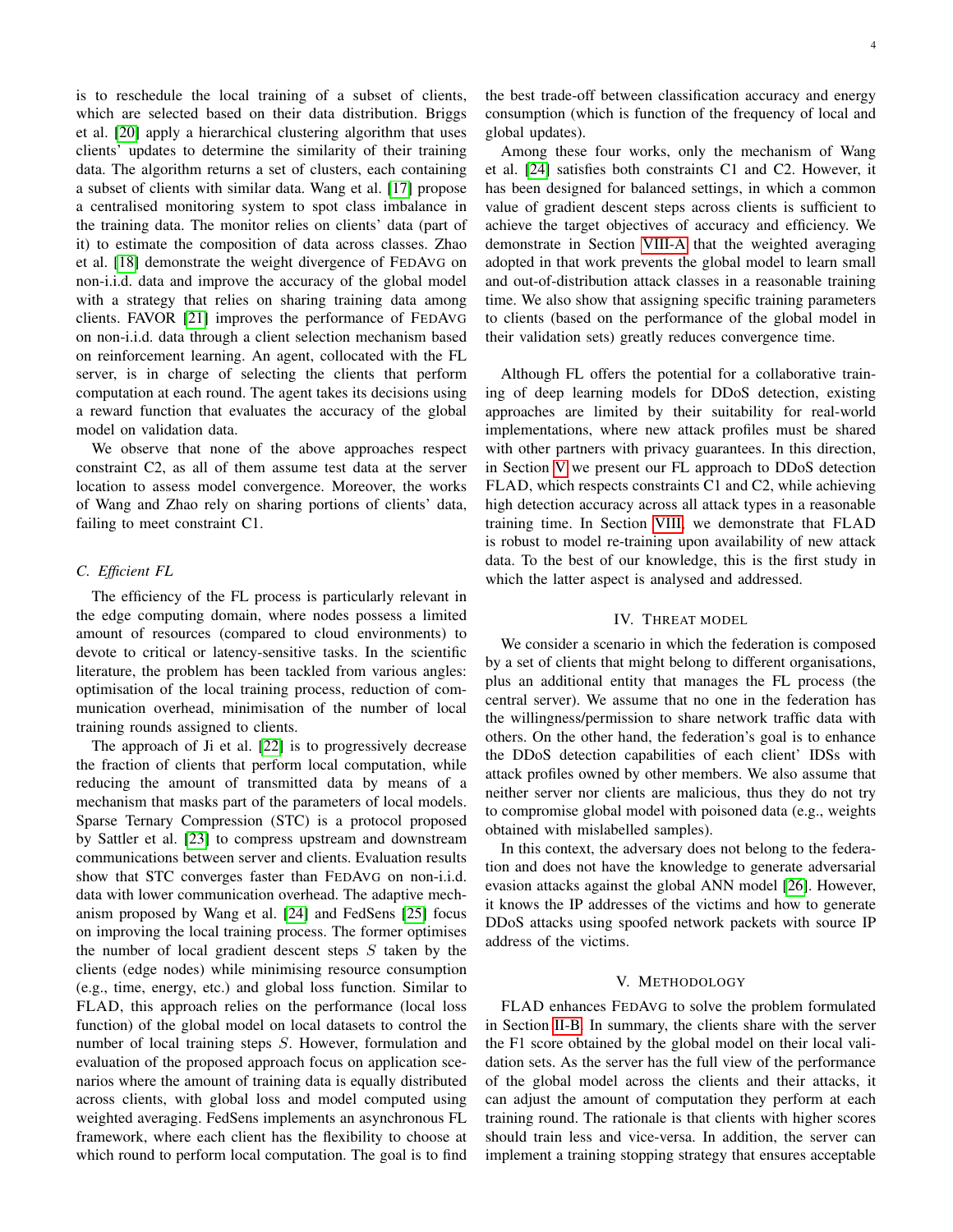TABLE I GLOSSARY OF SYMBOLS.

<span id="page-4-1"></span>

| $w_t$              | Global model at round t                               |
|--------------------|-------------------------------------------------------|
| $w_t^c$            | Model trained by client $c$ at round $t$              |
| $\bar{w}$          | Trained global model                                  |
| $\overline{C}$     | Set of federated clients                              |
| $c \in C$          | A participant (client) in the FL process              |
| $c_e$              | Number of epochs assigned to client $c$               |
| $c_s$              | Number of MBGD steps assigned to client $c$           |
| $C_t$              | Subset of clients that perform training at round $t$  |
| $f_1^c$            | F1 score computed by client $c$ on its validation set |
| $f_1^{\mu}$        | Average value of $f_1^c$ computed over all $c \in C$  |
| $e_{min}, e_{max}$ | Minimum and maximum local training epochs             |
| $s_{min}, s_{max}$ | Minimum and maximum local training MBGD steps         |
|                    |                                                       |

performance on all the attack types, with no need for test data of all attacks (not always available at server side, especially in the case of clients experiencing zero-day attacks). Please note that, in order to speed up convergence on unbalanced and noni.i.d. data across clients, FLAD replaces the weighted mean in Equation [1](#page-1-1) with the arithmetic mean, similarly to other works in literature (e.g., [\[7\]](#page-11-7), [\[8\]](#page-11-8), [\[23\]](#page-11-21)).

We present the details of the federated training process executed by the server with FLAD in Algorithms [1](#page-4-0) and [2,](#page-5-1) while the local training executed by clients is presented in Algorithm [3.](#page-5-2) The symbols are defined in Table [I.](#page-4-1)

The pseudo-code in Algorithm [1](#page-4-0) describes the main process executed by the server, which orchestrates the operations of the clients. Algorithm [1](#page-4-0) takes as input a global model  $(w_0)$ and the set of clients involved into the FL process  $(C)$ . It runs indefinitely until convergence is reached, as controlled by hyper-parameter PATIENCE, which is the number of rounds to continue before exit if no progress is made.

The federated learning starts with the initialisation of the variables that are used to determine the best global model seen along the process (maximum F1 score  $F_1$ ) and to implement the early stopping strategy (counter sc keeps track of the rounds with no improvements in average  $F1$  score  $f_1^{\mu}$ ). At line [5,](#page-4-0) the amount of computation for the clients is set to the maximum values of training epochs and Mini-Batch Gradient Descent (MBGD) steps. The loop at lines [8-10](#page-4-0) triggers the CLIENTUPDATE methods (Algorithm [3\)](#page-5-2) for a subset of selected clients  $C_{t-1}$ . Note that at round  $t = 1$ ,  $C_{t-1} = C_0 = C$ , that is, the input set of clients (line [4\)](#page-4-0).

At each round, the server performs the arithmetic mean of the parameters of all clients, including those that have not been involved in the last round of training (line [11\)](#page-4-0). The new global model is sent to all clients, which return the F1 scores  $[f_1^c]_{c \in C}$ obtained on their local validation sets with the new global model (line [12\)](#page-4-0). The server computes mean F1 score value  $f_1^{\mu}$ , which is used to evaluate the progress of the federated training (lines [13-19\)](#page-4-0). If  $f_1^{\mu} > F_1$ , the new global model is saved and the stopping counter  $sc$  is set to 0. Otherwise,  $sc$ is increased by one to record no improvements.

When  $sc$  > PATIENCE (in our experiments we set  $PATIENCE = 25$  rounds), the process stops and the best model is sent to all the clients for integration in their IDSs (line [21\)](#page-4-0). Otherwise, the server calls Algorithm [2](#page-5-1) to determine which

<span id="page-4-0"></span>

| Algorithm 1 Adaptive federated learning process. |  |  |  |  |  |
|--------------------------------------------------|--|--|--|--|--|
|--------------------------------------------------|--|--|--|--|--|

|     | <b>Input:</b> Global model $(w_0)$ , set of clients $(C)$        |                                                                                      |
|-----|------------------------------------------------------------------|--------------------------------------------------------------------------------------|
|     | 1: procedure ADAPTIVEFEDERATEDTRAINING                           |                                                                                      |
| 2:  | $F_1 \leftarrow 0$                                               | $\triangleright$ Max F1 score                                                        |
| 3:  | $sc \leftarrow 0$                                                | $\triangleright$ Early stop counter                                                  |
| 4:  | $C_0 \leftarrow C$                                               |                                                                                      |
| 5:  |                                                                  | $c_e = e_{max}, c_s = s_{max} \ \forall c \in C_0$ $\triangleright$ Epochs and steps |
| 6:  | $c \leftarrow$ INITCLIENTS $(w_0, c_e, c_s) \ \forall c \in C_0$ |                                                                                      |
| 7:  |                                                                  | for round $t = 1, 2, 3, $ do $\triangleright$ Federated training loop                |
| 8:  | for all $c \in C_{t-1}$ do                                       | $\triangleright$ In parallel                                                         |
| 9:  |                                                                  | $w_t^c \leftarrow \text{CLIENTUPDATE}(w_{t-1}, c_e, c_s)$                            |
| 10: | end for                                                          |                                                                                      |
| 11: | $w_t = \frac{1}{ C } \sum_{c=1}^{ C } w_t^c$                     | $\triangleright$ Arithmetic mean                                                     |
| 12: |                                                                  | $f_1^{\mu} \leftarrow [f_1^c]_{c \in C} \leftarrow \text{SENDMODEL}(w_t, C)$         |
| 13: | if $f_1^{\mu} > F_1$ then                                        |                                                                                      |
| 14: | $\bar{w} \leftarrow w_t$                                         | $\triangleright$ Save best model                                                     |
| 15: | $F_1 \leftarrow f_1^{\mu}$                                       | $\triangleright$ Save max F1 score                                                   |
| 16: | $sc \leftarrow 0$                                                | $\triangleright$ Reset early stop counter                                            |
| 17: | else                                                             |                                                                                      |
| 18: | $sc \leftarrow sc + 1$                                           |                                                                                      |
| 19: | end if                                                           |                                                                                      |
| 20: | <b>if</b> $sc$ > PATIENCE <b>then</b>                            |                                                                                      |
| 21: | SENDMODEL $(\bar{w}, C)$                                         | $\triangleright$ Send final model                                                    |
| 22: | return                                                           | $\triangleright$ End of the process                                                  |
| 23: | else                                                             |                                                                                      |
| 24: |                                                                  | $C_t \leftarrow$ SELECTCLIENTS $(C, [f_1^c]_{c \in C}, f_1^{\mu})$                   |
| 25: | end if                                                           |                                                                                      |
| 26: | end for                                                          |                                                                                      |
|     | 27: end procedure                                                |                                                                                      |

clients will participate to the next round and to assign the number of epochs and MBGD steps to each of them.

Algorithm [2](#page-5-1) starts with selecting the subset of clients  $C'$  that will execute the local training in the next round.  $C'$  is the set of  $c \in C$  whose F1 score  $f_1^c$  obtained on their local validation set is lower than the mean value  $f_1^{\mu}$  (line [2\)](#page-5-1). The number of epochs and steps assigned to each client  $c \in C'$  depends on the value of  $f_1^c$ . The rationale is that the higher  $f_1^c$ , the lower is the amount of computation (hence epochs and steps) needed from the client. This is formalised in the equations within the loop at lines [5-9,](#page-5-1) where each client  $c \in C'$  is assigned a minimum number of epochs/steps plus an additional amount that is inversely proportional to the F1 score  $f_1^c$ . The scale factor  $\sigma$  ranges over [0, 1], assuming value 0 when  $f_1^c = f_1^{max}$ (hence  $c_e = e_{min}$  and  $c_s = s_{min}$ ) and value 1 when  $f_1^c =$  $f_1^{max}$  (hence  $c_e = e_{max}$  and  $c_s = s_{max}$ ). Algorithm [2](#page-5-1) returns the set of clients  $C'$  that will perform computation during the next round, each assigned with specific number of epochs and MBGD steps.

The pseudo-code in Algorithm [3](#page-5-2) illustrates the local training procedure executed by clients starting from weights and biases of the global model  $w$ , for a number of epochs  $c_e$  and MBGD steps  $c_s$  assigned by the server. The first operation is the computation of the batch size  $c_b$  using  $c_s$  (line [4\)](#page-5-2). It ensures that  $c_b \ge 1$ , for the cases in which the number of samples in the local training set is smaller than  $c_s$ . Once the batch size is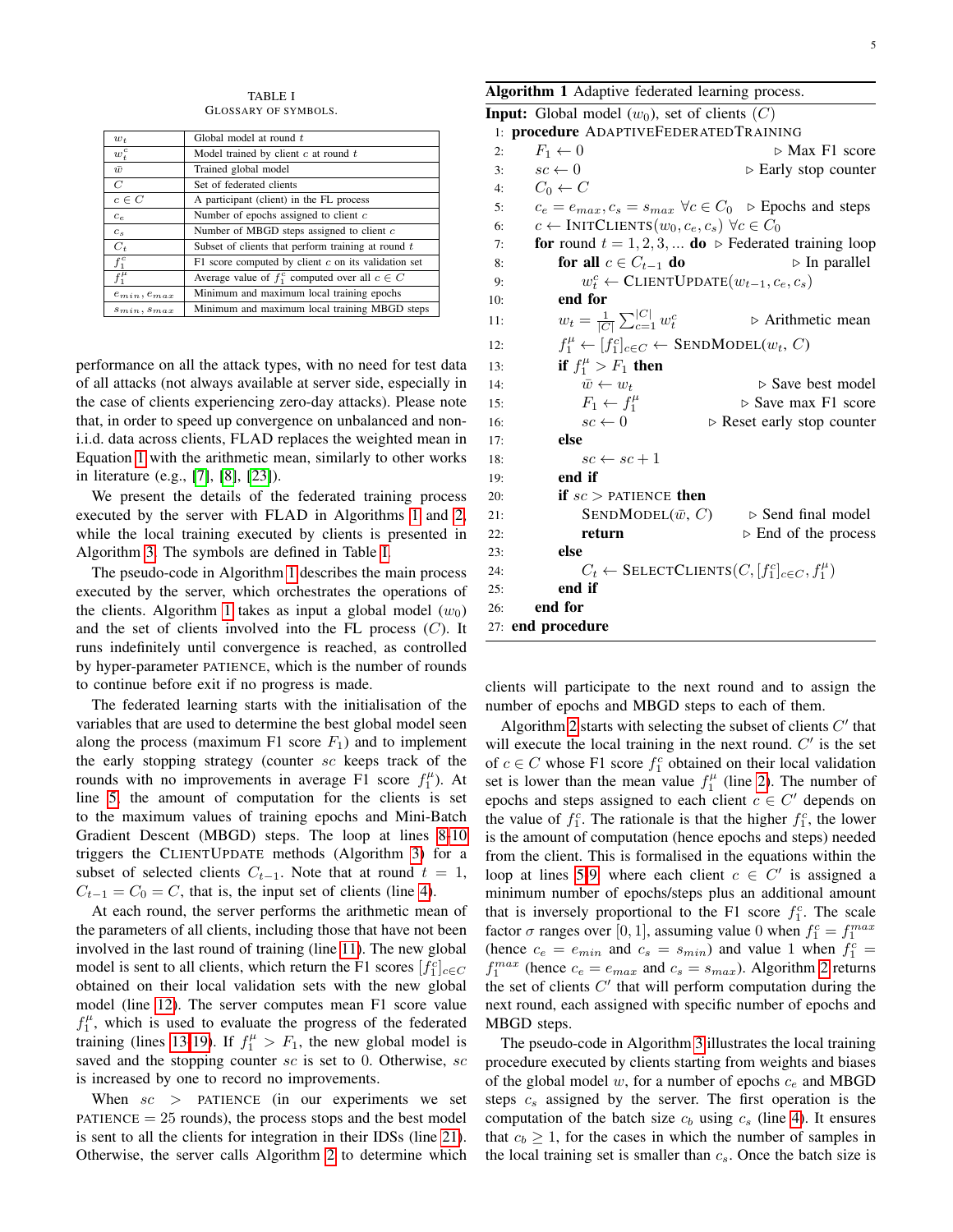<span id="page-5-1"></span>

| Algorithm 2 Select the clients for the next round of training.                                    |
|---------------------------------------------------------------------------------------------------|
| <b>Input:</b> Clients (C), F1 Scores ( $[f_1^c]_{c \in C}$ ), average F1 $(f_1^{\mu})$            |
| <b>Output:</b> List of selected clients $(C')$                                                    |
| 1: <b>procedure</b> SELECTCLIENTS(C, $[f_1^c]_{c\in C}$ , $f_1^{\mu}$ )                           |
| $C' \leftarrow \{c \in C \mid f_1^c \leq f_1^{\mu}\}\$<br>2:                                      |
| $f_1^{min} = min_{c \in C'}(f_1^c)$<br>3:                                                         |
| 4: $f_1^{max} = max_{c \in C'} (f_1^c)$                                                           |
| for all $c \in C'$ do<br>5:                                                                       |
| $\sigma = \frac{f_1^{max} - f_1^c}{f_1^{max} - f_1^{min}}$<br>$\triangleright$ Scale factor<br>6: |
| $c_e = e_{min} + (e_{max} - e_{min}) \cdot \sigma$<br>7:                                          |
| $c_s = s_{min} + (s_{max} - s_{min}) \cdot \sigma$<br>8:                                          |
| end for<br>9:                                                                                     |
| return $C'$<br>10:                                                                                |
| 11: end procedure                                                                                 |

computed, the algorithm continues with  $c_e \cdot c_b$  steps of gradient descend (lines [7-11\)](#page-5-2) and finally returns the updated model to the server.

## VI. THE DATASET

<span id="page-5-0"></span>FLAD is validated with a recent dataset of DDoS attacks, CIC-DDoS2019 [\[27\]](#page-11-25), provided by the Canadian Institute of Cybersecurity of the University of New Brunswick. CIC-DDoS2019 consists of several days of network activity, and includes both benign traffic and 13 different types of DDoS attacks. The dataset is publicly available in the form of pre-recorded traffic traces, including full packet payloads, plus supplementary text files containing labels and statistical details for each traffic flow [\[28\]](#page-11-26). The benign traffic of the dataset has been generated using the B-profile introduced in [\[29\]](#page-11-27), which defines distribution models for web (HTTP/S), remote shell (SSH), file transfer (FTP) and email (SMTP) applications. Instead, the attack traffic has been generated using third-party tools and can be broadly classified into two main categories: *reflection-based* and *exploitation based* attacks. The first category includes those attacks, usually based on the UDP transport protocol, in which the attacker elicits responses from a remote server (e.g., a DNS resolver) towards the spoofed IP address of the victim. Hence, the victim is ultimately overwhelmed by server's replies. The second category relates to those attacks that exploit known weaknesses of some network protocols (e.g., the three-way handshake of TCP). An overview of the CIC-DDoS2019 dataset is provided in Table [II.](#page-6-0)

In Table [II,](#page-6-0) the column *#Flows* indicates the amount of bi-directional TCP sessions or UDP streams contained in the traffic traces provided with the dataset, each flow identified by a 5-tuple (source IP address, source TCP/UDP port, destination IP address, destination TCP/UDP port and IP protocol). Before experimenting with our solution, we have pre-processed the traffic traces with the tool developed in our previous work LUCID [\[30\]](#page-11-28). The resulting representations of traffic flows are in the form of arrays of shape  $n = 10$  rows and  $f = 11$ columns. Each row contains a representation of a packet based on 11 features, the same considered in the LUCID paper: *Time*, *Packet Length*, *Highest Protocol*, *IP Flags*, *Protocols*, <span id="page-5-2"></span>Algorithm  $3$  Local training procedure at client  $c$ .

| <b>Input:</b> Global parameters w, epochs $(c_e)$ , MBGD steps $(c_s)$             |
|------------------------------------------------------------------------------------|
| <b>Output:</b> Updated parameters $(w)$                                            |
| 1: <b>procedure</b> CLIENTUPDATE $(w, c_e, c_s)$                                   |
| $X, y \leftarrow$ LOADDATASET()<br>2:                                              |
| if $c_s > 0$ then<br>3:                                                            |
| $c_b \leftarrow max( X_{train} /c_s, 1)$ $\triangleright$ Compute batch size<br>4: |
| end if<br>5:                                                                       |
| $\mathcal{B} \leftarrow$ split $X_{train}$ into batches of size $c_h$<br>6:        |
| for epoch e from 1 to $c_e$ do<br>7:                                               |
| for all batch $b \in \mathcal{B}$ do<br>8:                                         |
| $w \leftarrow w - \eta \nabla L(w, b)$<br>9:                                       |
| end for<br>10:                                                                     |
| end for<br>11:                                                                     |
| return $w$<br>$\triangleright$ Return updated parameters to server<br>12:          |
| 13: end procedure                                                                  |
|                                                                                    |

*TCP Length*, *TCP Ack*, *TCP Flags*, *TCP Window Size*, *UDP Length* and *ICMP Type*. If the number of packets of a flow is lower than  $n$ , the array is zero-padded. The number of non-zero row in the array can be seen as another feature that we call *FlowLength*. It is worth recalling that packets are inserted into the array in chronological order and that the timestamp is the inter-arrival time between a packet and the first packet in the array. As the packet attributes are extracted using TShark [\[31\]](#page-11-29), we can use some high-level features such as the highest protocol detected in the packet and the list of all protocols recognised in the packet. The LUCID dataset parser splits each flow based on time windows, to produce samples that are consistent with the traffic collected in real-world deployments. The shorter the time window, the higher the number of fragments obtained from each flow. In this work, we use a time window of duration 10 seconds for both benign and attack traffic. By taking this choice, we slightly increase the size of the smallest attack (202 WebDDoS samples obtained by splitting 146 flows), while maintaining an adequate level of classification accuracy, as per evaluation results reported in the LUCID paper.

#### <span id="page-5-3"></span>*A. Feature distribution analysis*

In the use-case scenario considered in this work, individual clients contribute to the federated training with private data collections of benign and attack traffic, possibly drawn from non-identical feature distributions. To compare the feature distributions among the attack types of the CIC-DDoS2019 dataset, we use the Jensen-Shannon Distance (JSD) [\[32\]](#page-11-30) metric. JSD measures the degree of overlapping of two probability distributions, where distance zero means identical distributions, while distance one means that the two distributions are supported on non-overlapping domains. Figure [1](#page-6-1) reports the JSD values for all features and attack types. More precisely, an element  $(i, j)$  in the matrix is the average JSD value between the attack at row  $i$  and each of the other attacks, computed on their probability distributions of feature at column  $i$ .

In Figure [1,](#page-6-1) we observe that every attack presents at least one feature whose probability distribution domain is almost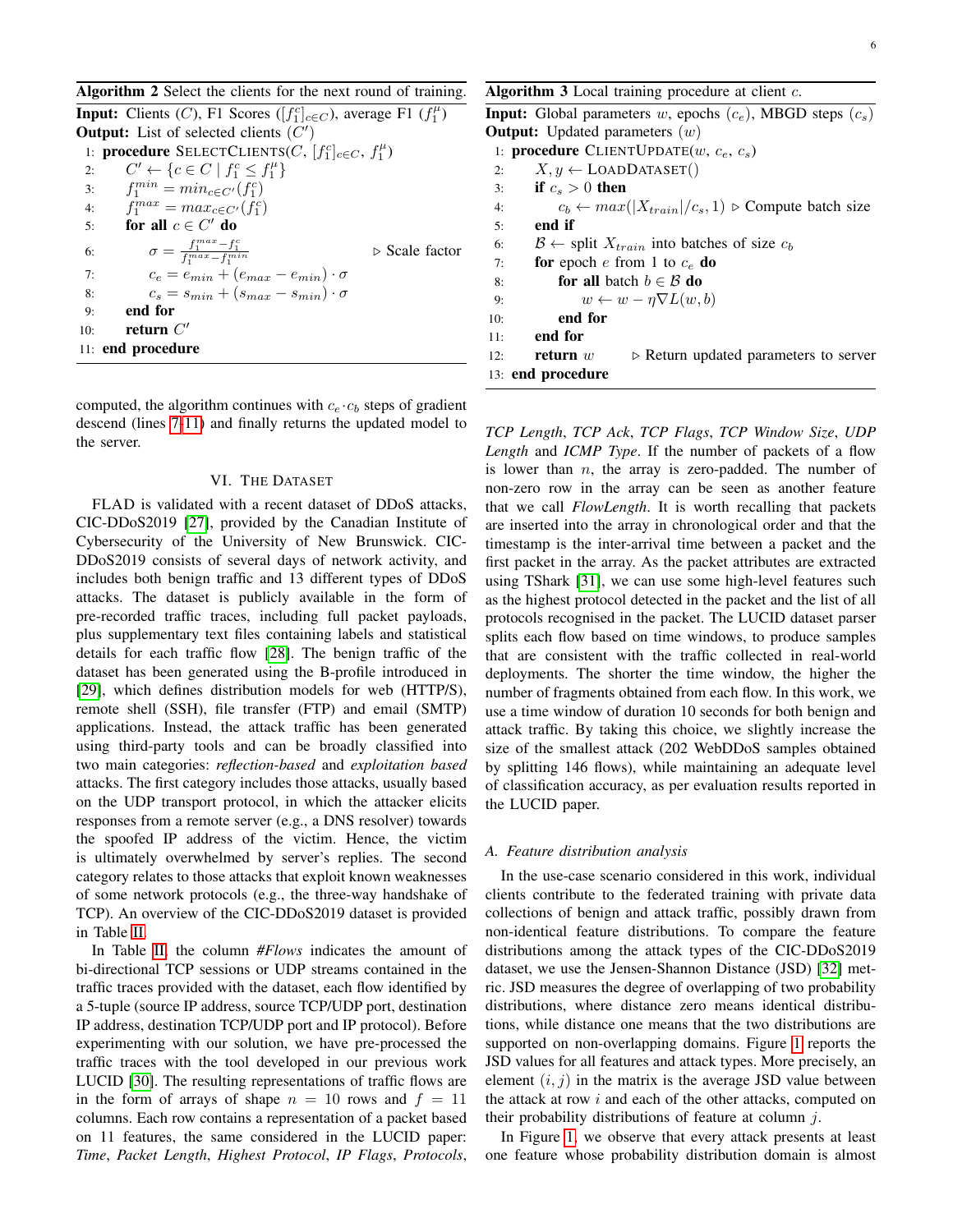TABLE II OVERVIEW OF THE CIC-DDOS2019 DDOS ATTACK TYPES.

<span id="page-6-0"></span>

| Attack                                                                               | #Flows                                                     | <b>Transport</b> | <b>Description</b>                                                                                                                                                                                                                                                                                                                                                                                                                                                                     |
|--------------------------------------------------------------------------------------|------------------------------------------------------------|------------------|----------------------------------------------------------------------------------------------------------------------------------------------------------------------------------------------------------------------------------------------------------------------------------------------------------------------------------------------------------------------------------------------------------------------------------------------------------------------------------------|
| <b>DNS</b><br><b>LDAP</b><br><b>MSSQL</b><br><b>NTP</b><br><b>NetBIOS</b><br>Portmap | 441931<br>11499<br>9559537<br>1194836<br>7553086<br>186449 | <b>UDP</b>       | DDoS attacks that exploit a specific UDP-based network service to overwhelm the victim with<br>responses to queries sent by the attacks to a server using the spoofed victim's IP address. Six<br>types of network services have been exploited to generate these attacks: Domain Name System<br>(DNS), Lightweight Directory Access Protocol (LDAP), Microsoft SQL (MSSQL), Network<br>Time Protocol (NTP), Network Basic Input/Output System (NetBIOS) and Port Mapper<br>(Portmap). |
| <b>SNMP</b>                                                                          | 1334534                                                    | <b>UDP</b>       | Reflected amplification attack leveraging the Simple Network Management Protocol (SNMP)<br>protocol (UDP-based) used to configure network devices.                                                                                                                                                                                                                                                                                                                                     |
| <b>SSDP</b>                                                                          | 2580154                                                    | <b>UDP</b>       | Attack based on the Simple Service Discovery Protocol (SSDP) protocol that enables UPnP<br>devices to send and receive information over UDP. Vulnerable devices send UPnP replies to<br>the spoofed IP address of the victim.                                                                                                                                                                                                                                                          |
| TFTP                                                                                 | 6503575                                                    | <b>UDP</b>       | Attack built by reflecting the files requested to a Trivial File Transfer Protocol (TFTP) server<br>toward the victim's spoofed IP address.                                                                                                                                                                                                                                                                                                                                            |
| <b>Syn Flood</b>                                                                     | 6056402                                                    | <b>TCP</b>       | Attack that exploits the TCP three-handshake mechanism to consume the victim's resources<br>with a flood of SYN packets.                                                                                                                                                                                                                                                                                                                                                               |
| <b>UDP Flood</b>                                                                     | 6969476                                                    | <b>UDP</b>       | Attack built with high rates of small spoofed UDP packets with the aim to consume the victim's<br>network resources.                                                                                                                                                                                                                                                                                                                                                                   |
| <b>UDPLag</b>                                                                        | 474018                                                     | <b>UDP</b>       | UDP traffic generated to slow down the victim's connection with the online gaming server.                                                                                                                                                                                                                                                                                                                                                                                              |
| <b>WebDDoS</b>                                                                       | 146                                                        | <b>TCP</b>       | A short DDoS attack (around 3100 packets) against a web server on port 80.                                                                                                                                                                                                                                                                                                                                                                                                             |
| <b>Total</b>                                                                         | 42865789                                                   |                  | Despite the huge amount of flows, the dataset is heavily imbalanced, containing 8 predominant<br>DDoS attack types, with more than one million of flows each, a few tenths of thousands flows<br>for the LDAP and Portmap reflection attacks, and only 146 flows for the WebDDoS attack.                                                                                                                                                                                               |



<span id="page-6-1"></span>Fig. 1. JSD map of the probability distributions of the features.

disjoint from those of the other attacks. As also shown in Figure [2,](#page-6-2) this primarily relates to features *Packet Length* and *UDP Length* (redundant in this dataset, where most of the attacks are UDP-based). Indeed, similar distributions with different packets sizes can be observed on *LDAP*, *NTP* and

*TFTP* attacks, while the packet sizes in other attacks are distributed across larger domains (Figure [2\)](#page-6-2). With regard to TCP-based attacks, all the *Syn Flood* packets have *Packet Length* equal to 40 bytes, more than 80% of the *WebDDoS* packets have size of either 66 or 74 bytes.



<span id="page-6-2"></span>Fig. 2. Probability density functions of the *Packet Length* feature.

Similar considerations apply to other features such as *Flow Length*, indicating that also the distribution of packets/sample changes across the different attacks. Finally, it is worth noting the large JSD distance of the two TCP-based attacks (WebD-DoS and Syn Flood) from the other attacks (UDP-based) on most of the features. We will show in Section [VIII](#page-8-0) the negative impact of such out-of-distribution attacks on the convergence of FEDAVG.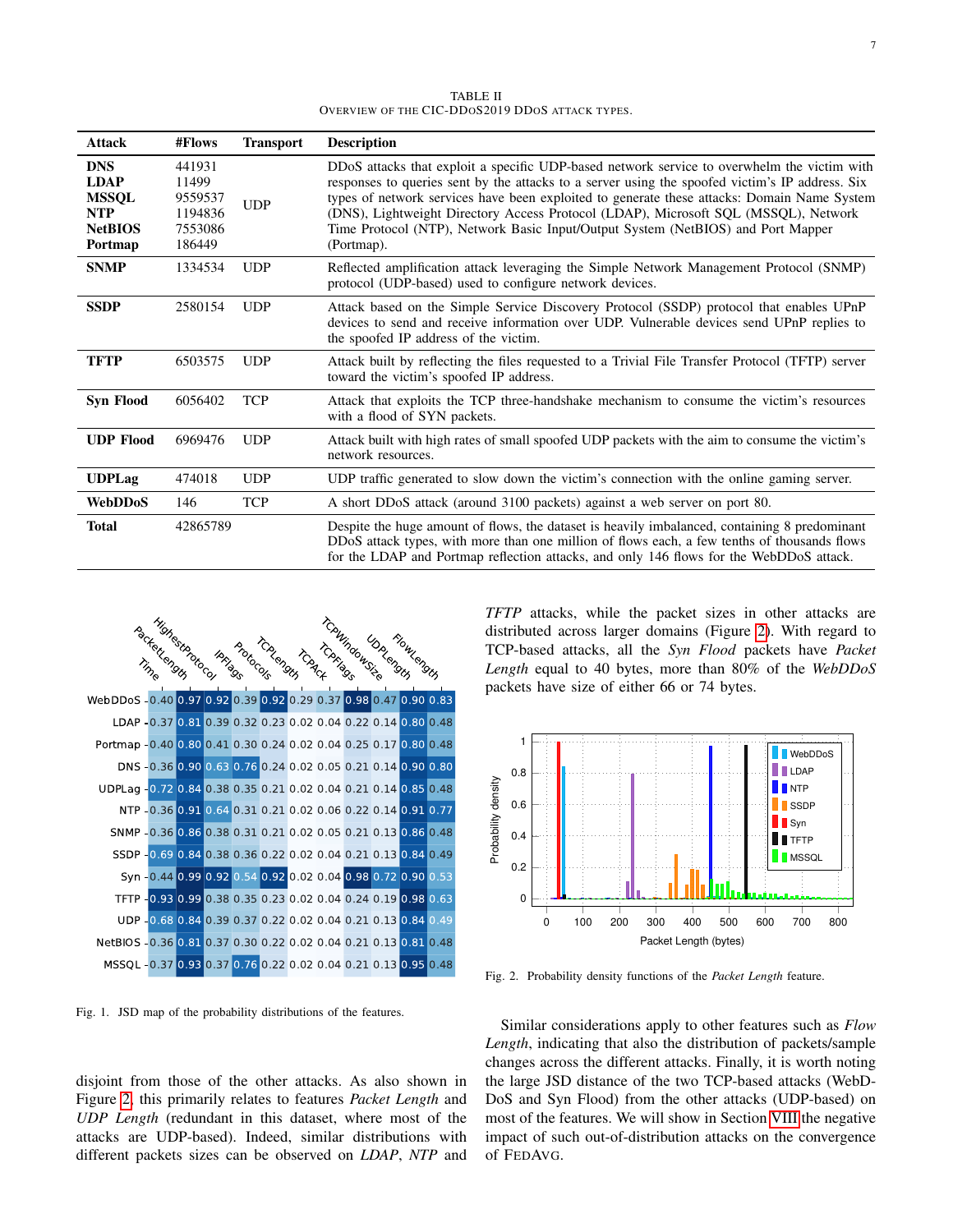#### VII. EXPERIMENTAL SETUP

<span id="page-7-0"></span>The FLAD approach is validated using a fully connected neural network model (or Multi-Layer Perceptron (MLP)), which is initialised with random parameters (weights and biases) by the server and locally trained multiple times by the clients, as per the procedure presented in Section [V.](#page-3-1)

Each client owns a balanced dataset of attack and benign traffic, with each attack type assigned to only one client (pathological non-i.i.d. partition of the data, as defined by McMahan et al. [\[4\]](#page-11-3)).

As we are interested on measuring the benefits of FLAD over FEDAVG in terms of convergence time and load on the clients (measured as local training time), we want to avoid the impact of communication inefficiencies, such as network latencies that can occur in distributed deployments. Therefore, FLAD is implemented as a single Python process using Tensorflow 2.7.0 [\[33\]](#page-11-31), which means that server and clients are executed on the same machine and communicate through local procedure calls. Please note that this implementation choice has no effect on the validity or generality of our work. Federated training and model testing have been performed on a server-class computer equipped with two 16-core Intel Xeon Silver 4110 @2.1 GHz CPUs and 64 GB of RAM.

#### <span id="page-7-3"></span>*A. Dataset preparation*

The CIC-DDoS2019 dataset has been distributed to 13 clients, so that the dataset of each client contains of only one attack plus an equivalent amount of samples of benign traffic. We have expressly unbalanced the number of samples across clients, doubling the number of samples from one attack to another, starting from the client with the smallest attack (202 samples of WebDDoS plus 200 benign samples), to the largest one (MSSQL, reduced to 819204 attack samples). The dataset of each client is split into training (90%) and test (10%) sets, with  $10\%$  of the training set used for validation (Table [III\)](#page-7-1).

TABLE III CIC-DDOS2019 DATASET SPLITS.

<span id="page-7-1"></span>

| <b>Attack</b>    | <b>Samples</b> | <b>Training</b> | Validation | Test   |
|------------------|----------------|-----------------|------------|--------|
| <b>WebDDoS</b>   | 402            | 321             | 37         | 44     |
| <b>LDAP</b>      | 854            | 633             | 135        | 86     |
| Portmap          | 1605           | 1299            | 145        | 161    |
| <b>DNS</b>       | 3207           | 2595            | 291        | 321    |
| <b>UDPLag</b>    | 6400           | 5184            | 576        | 640    |
| <b>NTP</b>       | 12807          | 10372           | 1153       | 1282   |
| <b>SNMP</b>      | 25649          | 20775           | 2309       | 2565   |
| <b>SSDP</b>      | 51207          | 41477           | 4609       | 5121   |
| <b>Syn Flood</b> | 102400         | 82940           | 9216       | 10244  |
| TFTP             | 204800         | 165887          | 18433      | 20480  |
| <b>UDP Flood</b> | 409601         | 331772          | 36864      | 40965  |
| <b>NetBIOS</b>   | 819200         | 663551          | 73728      | 81921  |
| MSSOL            | 1638404        | 1327105         | 147457     | 163842 |

## *B. ANN architecture*

The architecture of our MLP model consists of an input layer of shape  $n \times f$  neurons, a single-neuron output layer and  $l$  hidden dense layers of  $m$  neurons each. The input of

the neural network is an array-like representation of a traffic flow, where lines are packets of the flow in chronological order from top to bottom, and columns are packet-level attributes (see Section [VI\)](#page-5-0). Before processing, each array is re-shaped into a  $n \cdot f$ -size vector, where packets are lined up one after another in chronological order. The objective of the



Fig. 3. Architecture of the ANN used to evaluate FLAD.

local training procedure, summarised in Algorithm [3,](#page-5-2) is to minimise the cross-binary loss function defined in Equation [2.](#page-7-2) The loss function measures the quality of the model's traffic classification compared to the ground truth of the input. At each training epoch, the error is back-propagated through the network and it is used to iteratively update the model's weights until convergence is obtained.

<span id="page-7-2"></span>
$$
c = -\frac{1}{s} \sum_{j=1}^{s} (y_j \log p_j + (1 - y_j) \log(1 - p_j))
$$
 (2)

In Equation [2,](#page-7-2)  $y_i$  is the ground truth label of each input flow  $i$  in a batch of s samples. The label of benign flows is equal to 0, while the label of DDoS flows is equal to 1. The value of  $p_i \in (0, 1)$  is the predicted probability flow j is DDoS. The cost  $c$ , as computed in Equation [2,](#page-7-2) is tends to 0 when output probabilities of the flows are close to the respective ground truth labels.

Note that, the cost function in Equation [2](#page-7-2) is computed by each client independently, using only local training data. In the case of non-i.i.d. features across clients (cf. Section [VI-A\)](#page-5-3), the distance between the data distributions can lead the weights of different clients to diverge, slowing down the convergence of the FL process to the target performance of the global model [\[18\]](#page-11-16).

## *C. FL hyper-parameters*

The whole FL process is configured with a set of hyperparameters, which have been determined either based on the results of the preliminary tuning activities (PATIENCE, MLP architecture), or based on the observations of McMahan et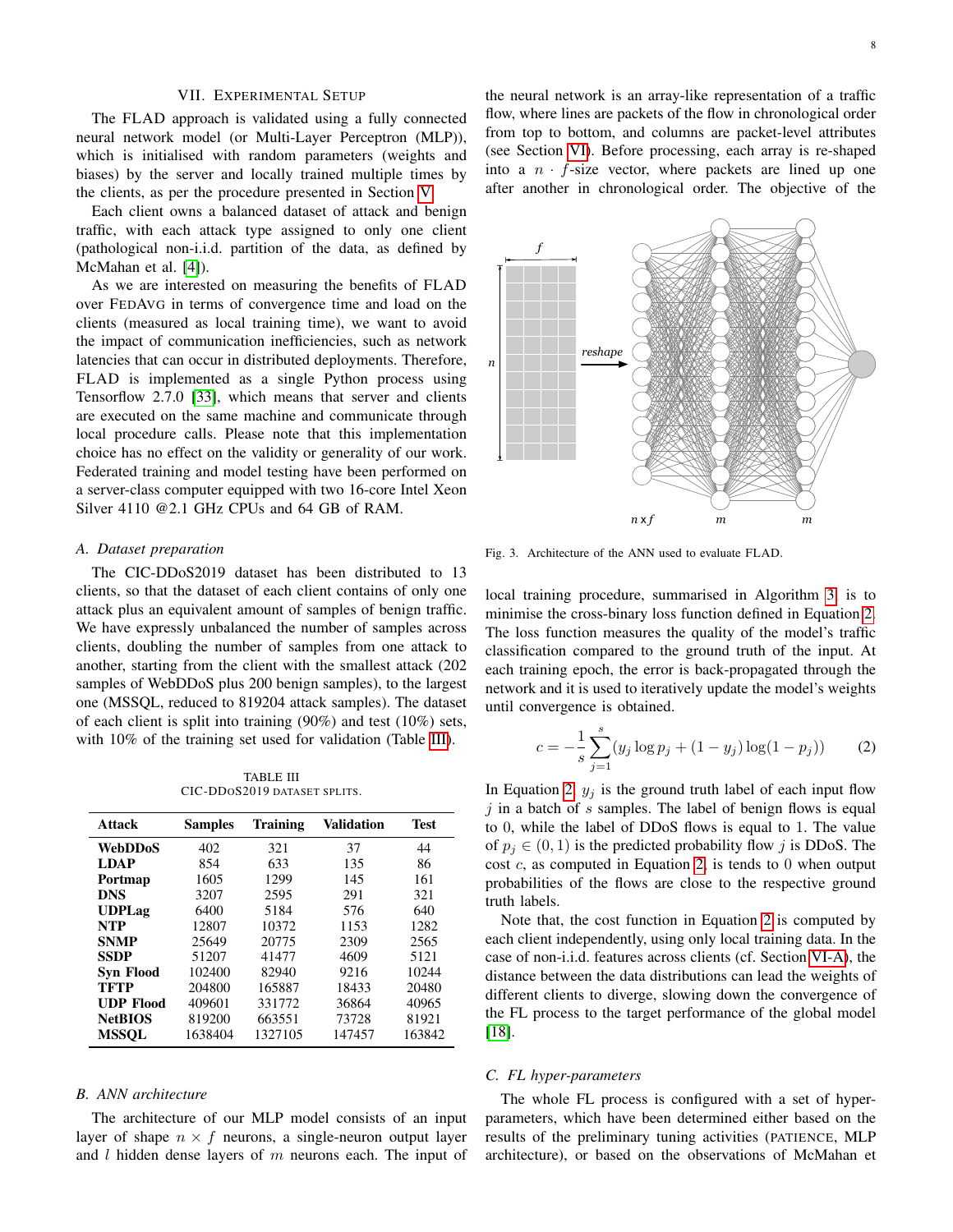TABLE IV HYPER-PARAMETERS OF FLAD.

<span id="page-8-2"></span>

| Name            | Value          | <b>Description</b>                   |
|-----------------|----------------|--------------------------------------|
| <b>PATIENCE</b> | 25             | Max FL rounds with no progress.      |
| Min epochs      |                | Min number of local training epochs. |
| Max epochs      | 5              | Max number of local training epochs. |
| Min steps       | 10             | Min number MBGD steps.               |
| Max steps       | 1000           | Max number MBGD steps.               |
| $n \times f$    | $10 \times 11$ | Size of the MLP input layer.         |
|                 | 2              | Number of hidden layers.             |
| m               | 32             | Number of neurons/layer.             |

al. [\[4\]](#page-11-3) on local training epochs and batch size. The hyperparameters presented in Table [IV](#page-8-2) have been used to validate FLAD and to compare it against FEDAVG. The values in the table have been kept constant across all experiments described in Section [VIII.](#page-8-0)

Concerning our implementation of FEDAVG, we use the same MLP architecture used for testing FLAD, while the values of epochs and batch size have been chosen based on the performance reported in [\[4\]](#page-11-3) on both image classification and language modelling tasks. More precisely, we experiment with 1 and 5 epochs/round of local training and with a fixed batch size of 50 samples. Other values could also be used (e.g., 20 epochs/round or batch size of 10 samples), but after a preliminary investigation, we found that the little gain in accuracy achieved with further MBGD steps was not sufficient to balance the impressive amount of additional local computation on clients with large datasets.

The value of PATIENCE has been set to 25 rounds, which, compared to lower values, guarantees good accuracy on small and non-i.i.d. attacks, such as WebDDoS and Syn Flood. In terms of number of hidden layers and activations, we started with larger architectures and then progressively reduced the dimensions until we reached a configuration that allowed a good detection accuracy on all attacks in reasonable time. The dynamic tuning of epochs and MBGD steps implemented by FLAD is configured with the ranges presented in Table [IV.](#page-8-2) The minimum and maximum values of epochs have been set as the same values used to evaluate FEDAVG. Unlike McMahan et al., we do not specify the batch size, but instead we tune the number of MBGD steps each client has to take at each round, hence to control client's training process without having to consider the size of its local dataset. We experiment with amounts of steps ranging between 10 and 1000.

## VIII. EXPERIMENTAL EVALUATION

<span id="page-8-0"></span>We evaluate various configurations of FLAD on the dataset of DDoS attacks presented in Section [VI.](#page-5-0) As described in Section [VII-A,](#page-7-3) we consider a setup where there is a oneto-one mapping between attack types and clients and where datasets are highly unbalanced across clients. The evaluation focuses on assessing the adaptive approach of FLAD in a realistic cybersecurity scenario, where the federated training must ensure high performance of the global model on the attack data of all clients, possibly in short time.

## <span id="page-8-1"></span>*A. Convergence analysis*

In the first experiment, FLAD is compared against FEDAVG, i.e., the original procedure for federated learning proposed by McMahan et al. [\[4\]](#page-11-3), where the set of clients that perform local training is randomly chosen at each round and both training epochs and batch size are fixed. Our implementation of FEDAVG is used as a performance baseline. The goal is to expose the limitations of FEDAVG in a cybersecurity scenario, where the server does not possess a test set (for the reasons discussed earlier in this paper) to measure the performance of the global model on different attack types.

In this experiment we train the global model with FLAD until convergence, i.e., waiting for PATIENCE=25 rounds with no progress in the average F1 Score across the 13 clients. Then, we train FEDAVG until the global model reaches approximately the same F1 score as FLAD (we monitor the performance of FEDAVG by gathering the classification accuracy (F1 score) of the global model from the clients using the FLAD's mechanism detailed in Algorithm [1\)](#page-4-0). In the case of FEDAVG, we repeat the experiment twice, once with one local epoch/round and once with 5 epochs/round of local training. We remind that with FEDAVG the local training is configured with a static batch size of 50 samples.



<span id="page-8-3"></span>Fig. 4. Comparison between FLAD and two configurations of FEDAVG.

The results of the experiment are plotted in Figure [4,](#page-8-3) which shows the performance trend of the best aggregated model as obtained up to a given round. Performance is expressed in terms of average F1 score across clients' validation sets.

From the figure, we can clearly see the main benefits of FLAD over FEDAVG: faster convergence in a lower amount of communication rounds. Indeed, FLAD implements a strategy to dynamically select clients at each round based on the performance of the current aggregated model on their local datasets. Thus, the federated training process focuses more on the attacks which are harder to learn, namely the two out-of-distribution attacks WebDDoS and Syn Flood, which are selected more often for local training (40 and 41 rounds out of 59 respectively, compared to an average of around 17 rounds for the other attacks). On the contrary, with FEDAVG, clients are chosen in a random fashion, leading to a higher number of communication rounds necessary to achieve a similar accuracy as FLAD. This is clearly shown in Figure [5,](#page-9-0)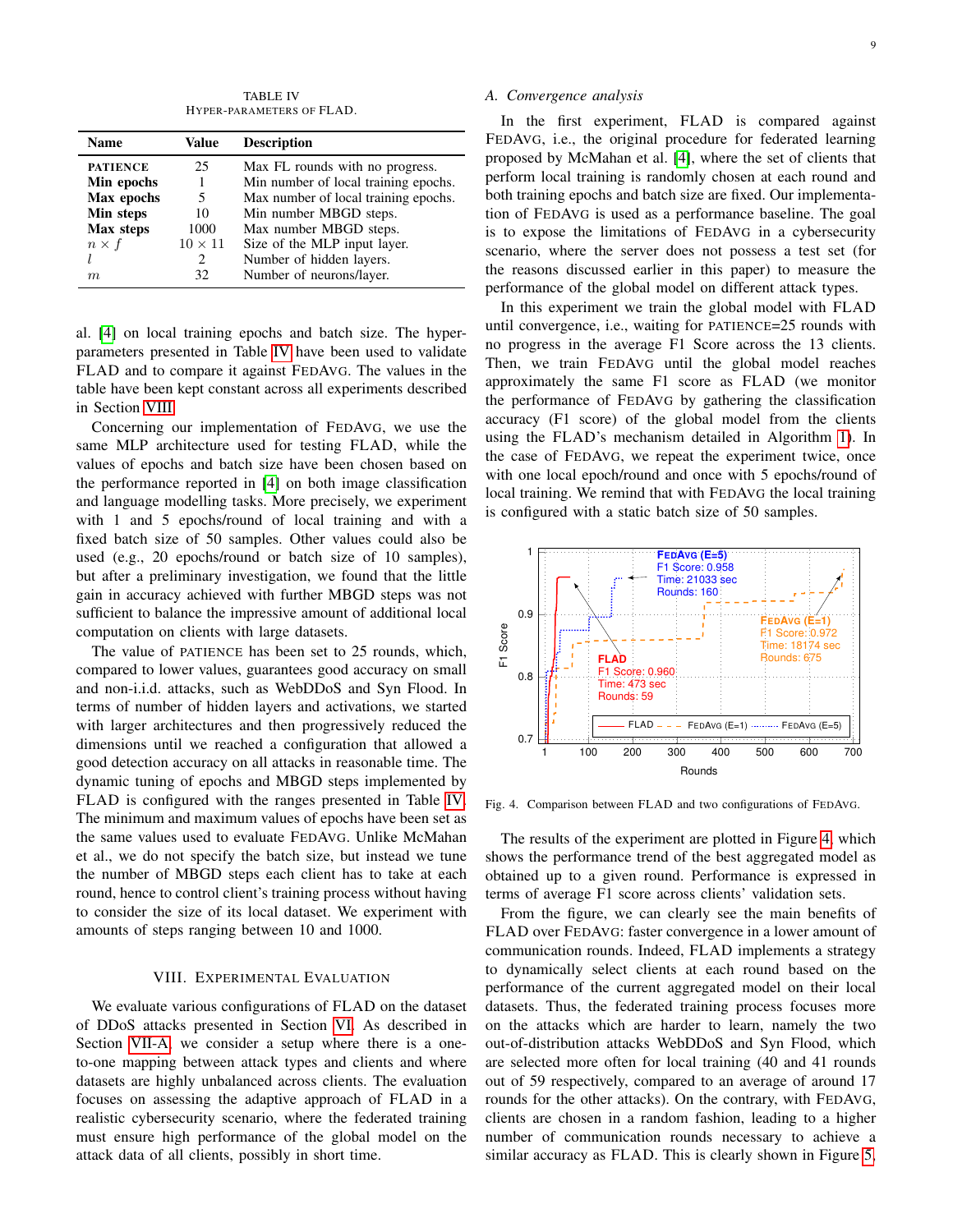which compares FLAD and FEDAVG in terms of performance trend of the global model on out-of-distribution data (namely, the WebDDoS and Syn Flood attack traffic).

Furthermore, FLAD dynamically tunes the amount of computation assigned to each of the selected clients for one round of training, which greatly reduces the average local training time per round (from around 8 sec/round with FLAD, to 27 and 131 sec/round with the two configurations of FEDAVG) and, consequently, the total federated training time. We remind that FEDAVG assigns a fixed number of epochs and MBGD steps to the selected clients.



<span id="page-9-0"></span>Fig. 5. Performance of FLAD and FEDAVG on out-of-distribution data.

The key improvement of FLAD over to FEDAVG is the mechanism that monitors the performance of the global model, which allows the implementation of adaptive methods to control the FL process and the definition of a stopping strategy. With regard to the latter, in our experiments we stop the FL process after PATIENCE=25 rounds with no progress in the average F1 score. Alternatively, more advanced stopping strategies are also possible with FLAD. For instance, the practitioner might want to wait longer until a target average accuracy is reached, perhaps also combined with a target standard deviation of the accuracy scores to ensure that the performance is stable across all local datasets.

## <span id="page-9-2"></span>*B. Federated re-training with new attack data*

We now compare FLAD and FEDAVG in a realistic scenario, where the global model needs frequent retraining to learn new attack types.

This experiment starts with two clients training on attack data (one attack type each) and benign traffic (Algorithm [1](#page-4-0) where  $w_0$  is a set of randomly initialised parameters and  $|C| = 2$ ). Once the federated training process converges, the resulting aggregated model is used as a starting point for another round of federated training (Algorithm [1](#page-4-0) with  $w_0 = \bar{w}$ ), in which we provide attack data (a new attack type) to a third client ( $|C| = 3$ ) to simulate the discovery of a new zero-day DDoS attack. Once convergence is achieved, we restart training by introducing new attack data on a fourth client. This is repeated until all the thirteen attacks have been added, one on each client, and all the clients are provided with a model that has been trained with all the attack profiles. Each retraining iteration should converge as soon as possible and should produce aggregated models with high classification scores across the available attacks (high average F1 score with low standard deviation).

At each step of this experiment, we stop the FL process after PATIENCE=25 rounds with no progress in the average F1 score, and we start again by introducing a new attack as described above. Of course, such a stopping procedure is needed for both FLAD and FEDAVG to advance from step to step. To this aim, like for the previous experiment, we have integrated in FEDAVG the mechanism that monitors the performance of the global model on the local clients' validation sets.

As results may depend on the order in which attacks are introduced into the experiment, we repeat the whole experiment 10 times, each time with a different sequence of attacks.

<span id="page-9-1"></span>TABLE V COMPARISON BETWEEN FLAD AND TWO CONFIGURATIONS OF FEDAVG. TIME EXPRESSED IN SECONDS.

| <b>Metric</b>     | FLAD   | <b>FEDAVG</b> |        |
|-------------------|--------|---------------|--------|
|                   |        | $E=1$         | $E=5$  |
| <b>FL</b> Rounds  | 605    | 523           | 508    |
| <b>Time/Round</b> | 1.86   | 6.00          | 27.75  |
| <b>Total Time</b> | 1125   | 3089          | 13840  |
| <b>F1 Score</b>   | 0.9853 | 0.8315        | 0.8657 |
| <b>F1 StdDev</b>  | 0.0118 | 0.2564        | 0.1995 |

Table [V](#page-9-1) reports average metrics across 10 experiments. *FL Rounds* is the average total number of rounds necessary to reach convergence with all 13 DDoS attack types (starting from 2, as described in the intro of this Section). *Time/Rounds* is the average time taken to complete a single round with the clients training in parallel. *Total time* is the average time taken to complete an entire experiment through all its steps (from 2 to 13 attacks). *F1 Score* is the average F1 Score measured on the validations sets reported by the clients each time convergence is achieved at each step of the experiment (hence with  $2, 3, \ldots$ , 13 attacks; as before, this is averaged over the 10 experiments). Similarly to the F1 score, we compute the *F1 StdDev* as the average standard deviation of the F1 Scores on the validations sets of the clients for each step of the experiment.

We can see in Table [V](#page-9-1) that, despite FLAD needs more rounds to achieve convergence, the time/round is much lower thanks to the adaptive selection of clients and computation assigned to each client. In this regard, the values in Table [V](#page-9-1) confirm the analysis presented Section [VIII-A.](#page-8-1) The F1 Score and F1 StdDev values reported in Table [V](#page-9-1) demonstrate that FLAD achieves higher classification accuracy during all the steps of the experiment (from 2 ro 13 attacks) and across all the attack types. On the contrary, the accuracy of FEDAVG is penalised by the poor performance on small and out-ofdistribution attack profiles. This aspect is discussed in the next Section, where we evaluate the resulting models on the local test sets (unseen data).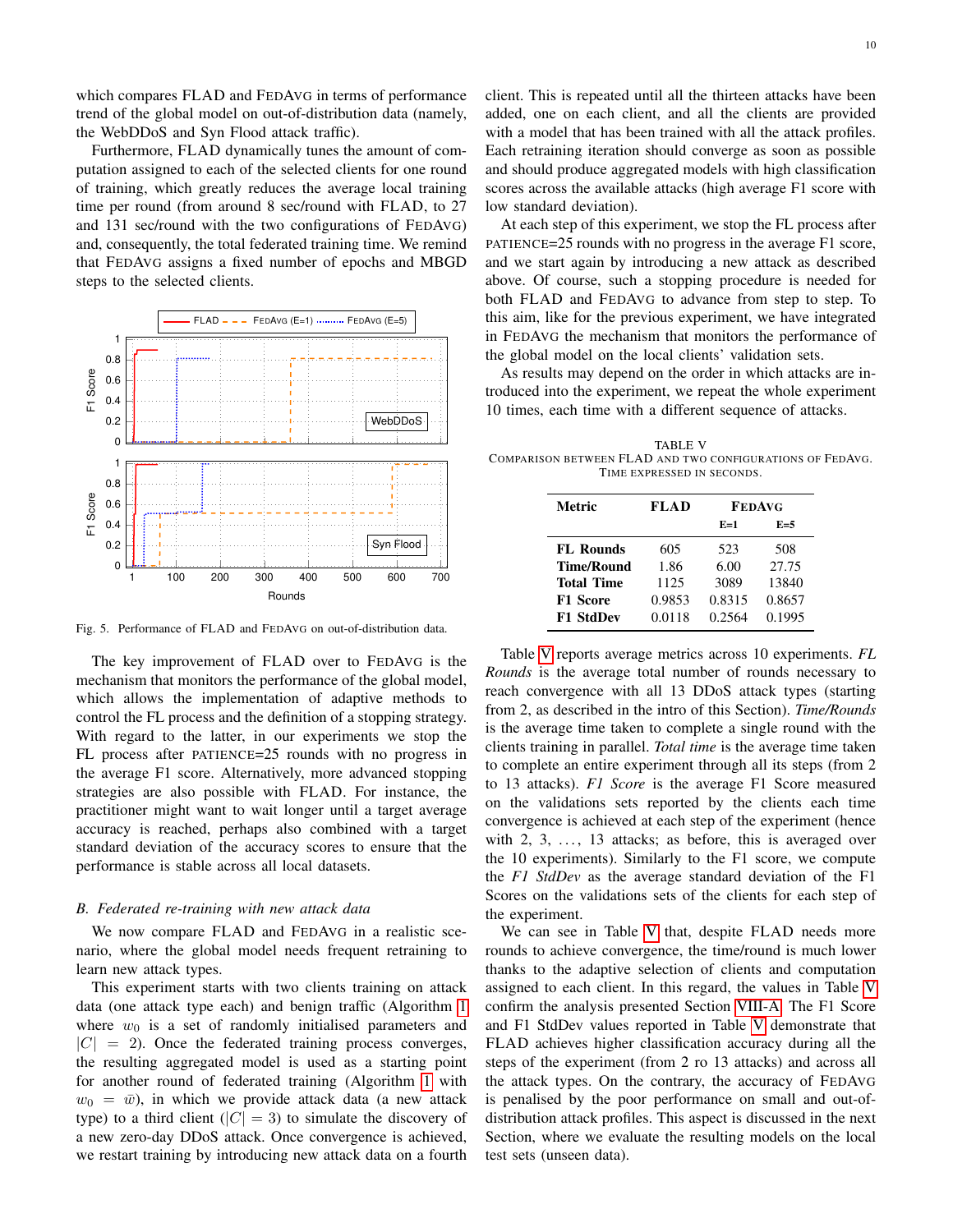

<span id="page-10-0"></span>Fig. 6. Mean and standard deviation of the F1 score at increasing number of DDoS attacks.

A performance comparison is also shown in Figure [6,](#page-10-0) which plots the mean and the standard deviation of the F1 score measured at each step of the experiment. As we can observe in the Figure, FEDAVG produces poor performance with any combinations of attacks, namely low average F1 score and high standard deviation over the attacks. As also discussed above, the main cause of the degradation is the low classification score of the global model on attacks with out-of-distribution features. On the other hand, FLAD maintains a stable F1 score on all the attack types, as demonstrated by the negligible standard deviation measured at every step of the test.

## *C. Evaluation on unseen data*

We evaluate, on unseen data, the aggregated models obtained with the federated training described in Section [VIII-B.](#page-9-2) Thus, we test the capability of the aggregated models to correctly recognise the 13 attacks. To this aim, Table [VI](#page-10-1) reports the average True Positive Rate (TPR) measured on the test sets of the clients using the final models obtained at the end of the 10 experiments. While FLAD produces very high TPR values with most attacks, this experiment confirms that FEDAVG does not perform well on out-of-distribution (o.o.d.) attack traffic (the TCP-based attacks WebDDoS and Syn Flood), and with small training sets, such as those of the WebDDoS, LDAP, Portmap and UDPLag. This confirms the analysis of the aggregated metrics reported in the previous section.

#### *D. Ablation analysis*

FLAD implements methods for adaptive selection and configuration of clients, including methods for the dynamic tuning of local training epochs and MBGD steps. In this experiment, we analyse the impact of these methods on the performance of FLAD by replacing them with static parameters. In particular, we repeat the experiment described in Section [VIII-B](#page-9-2) with static epochs E=1,5 and static batch size of 50 samples, indicated as static MBGD steps S= $\infty$ .

TABLE VI COMPARISON ON CLIENTS' TEST SETS (TPR).

<span id="page-10-1"></span>

| Attack         | FLA D  | <b>FEDAVG</b> |        |  |
|----------------|--------|---------------|--------|--|
|                |        | $E=1$         | $E=5$  |  |
| <b>WebDDoS</b> | 0.9136 | 0.0727        | 0.6364 |  |
| LDAP           | 0.9889 | 0.9222        | 0.9306 |  |
| Portmap        | 1.0000 | 0.9058        | 0.9183 |  |
| <b>DNS</b>     | 0.9872 | 0.7799        | 0.7852 |  |
| <b>UDPLag</b>  | 0.9978 | 0.9969        | 0.9978 |  |
| <b>NTP</b>     | 0.9770 | 0.9567        | 0.9468 |  |
| <b>SNMP</b>    | 0.9992 | 0.9477        | 0.9578 |  |
| <b>SSDP</b>    | 0.9982 | 0.9973        | 0.9958 |  |
| Syn            | 0.9865 | 0.2762        | 0.3243 |  |
| TFTP           | 0.9949 | 0.9513        | 0.9242 |  |
| UDP            | 0.9987 | 0.9986        | 0.9968 |  |
| <b>NetBIOS</b> | 0.9983 | 0.9085        | 0.9282 |  |
| <b>MSSOL</b>   | 0.9983 | 0.9863        | 1.0000 |  |
| Global         | 0.9977 | 0.9443        | 0.9557 |  |

<span id="page-10-2"></span>

| <b>TABLE VII</b>                                                          |
|---------------------------------------------------------------------------|
| COMPARISON BETWEEN FLAD CONFIGURATIONS USING COMBINATIONS                 |
| of Adaptive Epochs (E=A), Adaptive Steps (S=A), Static Epochs             |
| $(E=1,E=5)$ , Static Batch Size $(S=\infty)$ . Time expressed in seconds. |

| Metric            | $E = A$<br>$S = A$ | $E=1$<br>$S = A$ | $E=1$<br>$S=\infty$ | $E=5$<br>$S = A$ | $F=5$<br>$S=\infty$ |
|-------------------|--------------------|------------------|---------------------|------------------|---------------------|
| <b>FL Rounds</b>  | 605                | 671              | 599                 | 624              | 654                 |
| <b>Time/Round</b> | 1.86               | 1.28             | 2.98                | 2.46             | 11.32               |
| <b>Total Time</b> | 1125               | 853              | 1781                | 1528             | 7396                |
| <b>F1 Score</b>   | 0.9853             | 0.9819           | 0.9813              | 0.9862           | 0.9899              |
| <b>F1 StdDev</b>  | 0.0118             | 0.0155           | 0.0167              | 0.0104           | 0.0097              |

Table [VII](#page-10-2) reports the results obtained with FLAD as described in Section [V](#page-3-1) (column E=A,S=A), including adaptive selection of clients, adaptive local training epochs and MBGD steps. In the other tests, we keep the adaptive selection of clients, but we use static epochs combined with static or adaptive MBGD steps. In the Table, the metrics are the same as in Table [V.](#page-9-1)

From the results reported in the Table, we can can observe a lower the convergence time with the adaptive configuration of the number of MBGD steps (columns S=A). Indeed, adaptive MBGD steps lead to much shorter rounds, hence to a reduction of the total training time of 52% and 79% on average with E=1 and E=5 respectively, compared to settings with static batch size  $(S=\infty)$ .

Among the configurations with adaptive MBGD steps, that with E=1 reaches the best trade-off between accuracy and convergence time. In comparison, fully-adaptive FLAD (E=A,S=A) adds more computation to the clients (we recall that E=A means that the server assigns to the clients a number of training epochs ranging between 1 and 5) with the expected drawback of increasing the total training time. However, we can see that, by enabling adaptive epochs, FLAD produces a better classification accuracy and stability across all the attack types in a lower number of rounds.